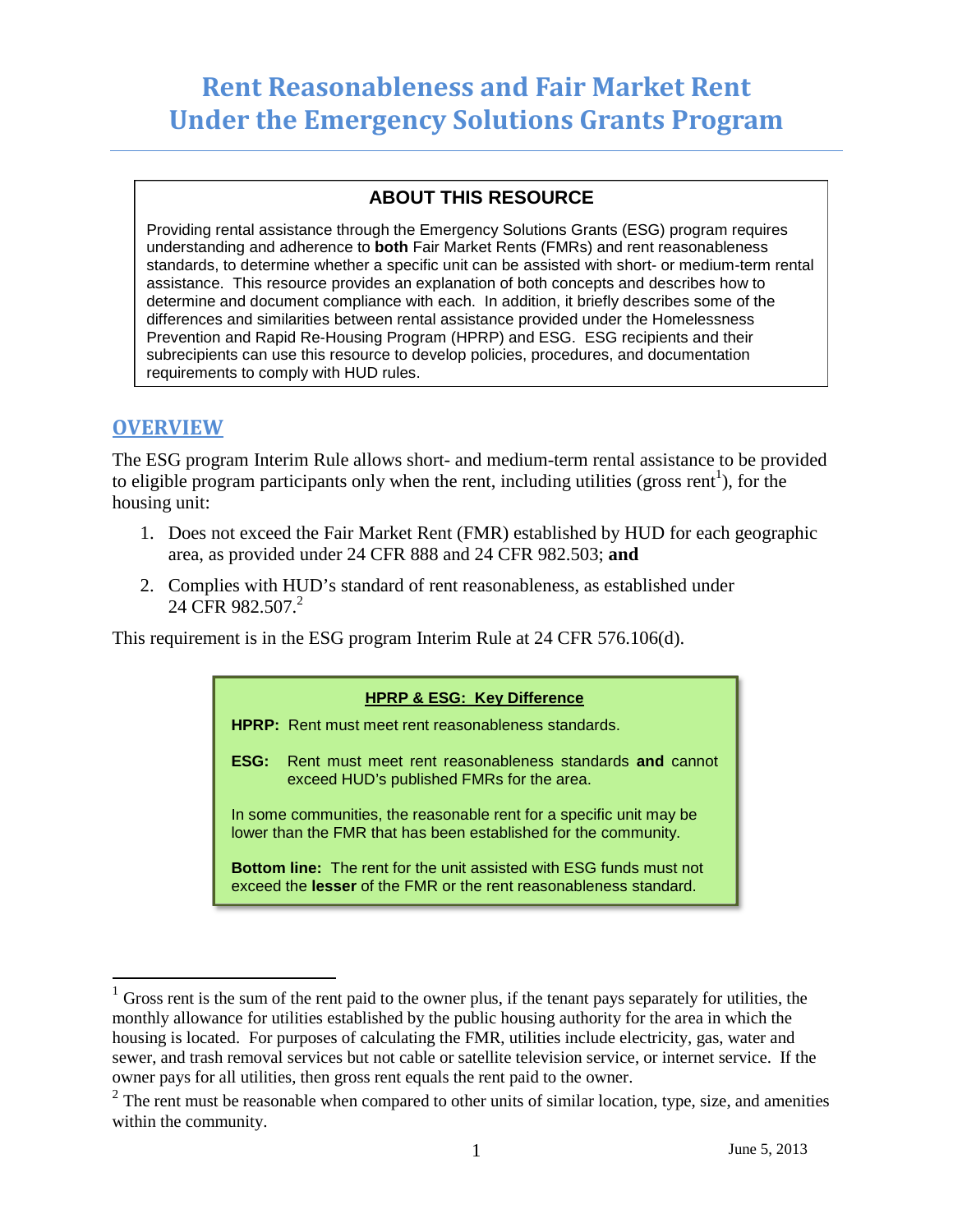## **DETERMINING IF RENT IS ACCEPTABLE FOR ESG RENTAL ASSISTANCE**

Whether a household is seeking to maintain its current housing or relocate to another unit to avoid homelessness (Homelessness Prevention), or exiting homelessness into new housing (Rapid Re-Housing), the process for determining acceptable rent amounts is the same:

- The recipient or subrecipient first compares the gross rent (see box below) for the current or new unit with current FMR limits, which are updated annually.
- If the unit's gross rent is at or below FMR, the recipient/subrecipient next uses current data to determine rent reasonableness (more information is provided below on how to determine and document this).

**If** the gross rent is at or below both the FMR **and** the rent reasonableness standard for a unit of comparable size, type, location, amenities, etc., ESG funds may be used to pay the rent amount for the unit.

**If** the gross rent for the unit exceeds either the rent reasonableness standard or FMR, ESG recipients are prohibited from using ESG funds for **any** portion of the rent, even if the household is willing and/or able to pay the difference. However, because the FMR and rent reasonableness requirements apply only to rental assistance, ESG funds may be used:

- 1. to pay for financial assistance and services to help the eligible program participant stay in the unit, or
- 2. to pay for financial assistance and services to locate and move to a different unit that meets the rent reasonableness standard and is at or below FMR and pay rental assistance in that unit.

Rent reasonableness and FMR requirements **do not apply** when a program participant receives only financial assistance or services under Housing Stabilization and Relocation Services. This includes rental application fees, security deposits, an initial payment of "last month's rent," utility payments/deposits, and/or moving costs, housing search and placement, housing stability case management, landlord-tenant mediation, legal services, and credit repair. (**Note:** "Last month's rent" may not exceed the rent charged for any other month; security deposits may not exceed 2 months' rent.)

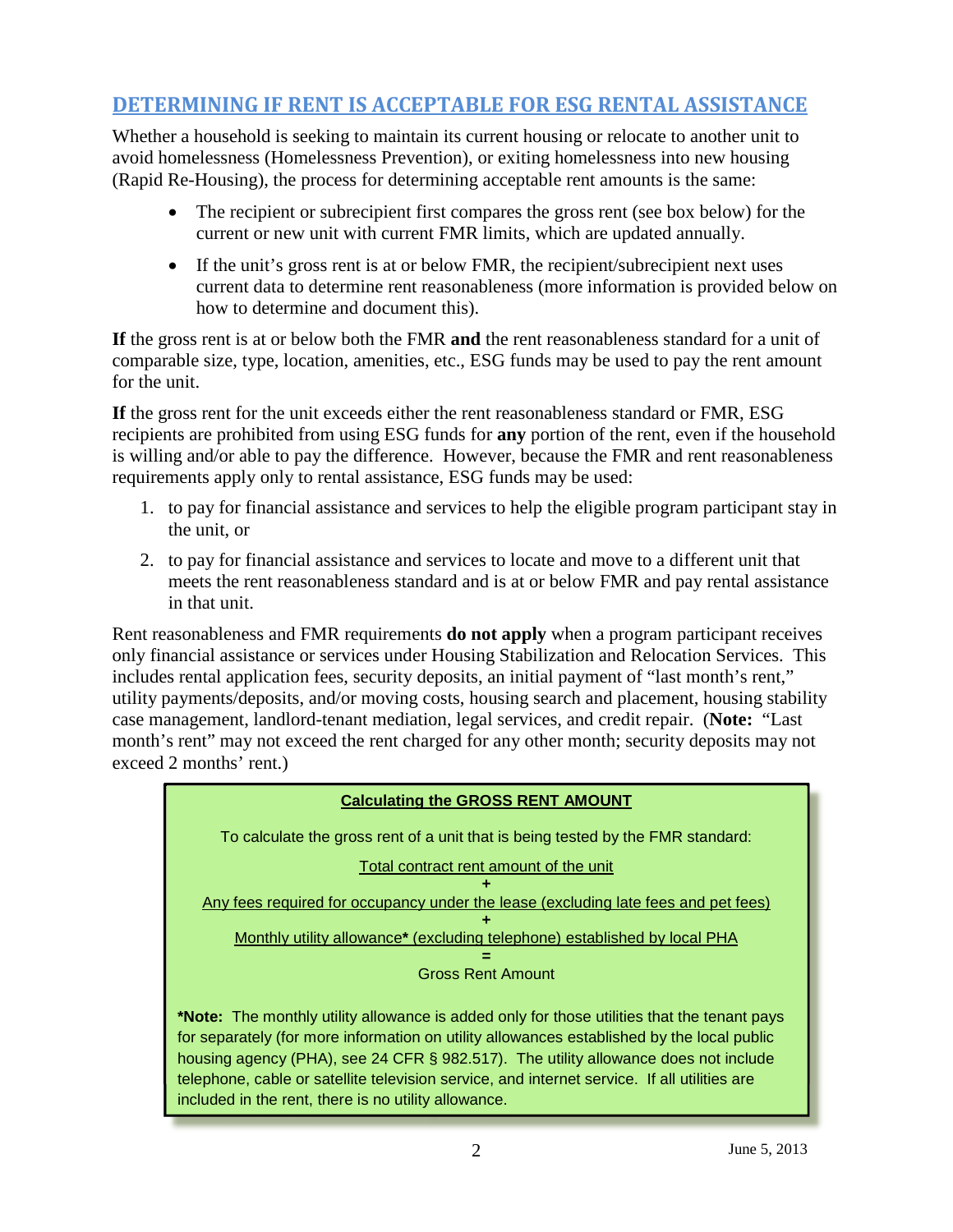## **WHAT IS THE FMR REQUIREMENT?**

HUD establishes FMRs to determine payment standards or rent ceilings for HUD-funded programs that provide rental assistance, which it publishes annually for 530 metropolitan areas and 2,045 non-metropolitan county areas. Federal law requires that HUD publish final FMRs for use in any fiscal year on October 1—the first day of the fiscal year (FY). FMRs for each fiscal year can be found by visiting HUD's website at www.huduser.org/portal/datasets/fmr.html and clicking on the current "Individual Area Final FY20\_\_ FMR Documentation" link. This site allows recipients/subrecipients to search for FMRs by selecting their state and county from the provided list. The site also provides detailed information on how the FMR was calculated for each area.

Recipients/subrecipients must consult the most current FMR published for their geographic area and document FMR for all units for which ESG funds are used for rental assistance.

To calculate the gross rent for purposes of determining whether it meets the FMR, consider the entire housing **Example:** cost: rent plus the cost of utilities that must, according  $\overrightarrow{A}$  case manager is looking to rapidly to the lease, be the responsibility of the tenant. Utility **re-house a mother and son, and has**<br>costs may include gas, electric, water, sower, and trach **identified a 2-bedroom unit at a rent of** costs may include gas, electric, water, sewer, and trash.<br>However, telephone, cable or satellite television service,<br>and internet service are not included in FMRs, and are<br>not allowable costs under ESG. The FMR also does n may accrue for failing to pay the rent by the due date the neighborhood reveals that the established in the lease.

HUD sets FMRs to ensure that a reasonable supply of **jurisdiction is \$1,300.** This means the modest but adequate rental housing is available to HUD **family cannot be assisted with ESG in** modest but adequate rental housing is available to HUD **family cannot be assisted with ESG in**<br>morth program participants. To accomplish this objective program participants. To accomplish this objective, this unit because the FMRs must be both high enough to permit a selection of the FMR. units and neighborhoods and low enough to serve as many low-income families as possible.

reasonable rent is \$1,400 for that area of the city. However, the FMR for the

**Note:** Once a unit is determined to meet the FMR and rent reasonableness requirements, ESG funds may be used to pay for the actual utility costs. The utility allowance calculation is only used to determine whether the unit meets the FMR standard.

### **Determining and Documenting FMR**

Recipients/subrecipients must ensure that the rent for units assisted under the ESG Program does not exceed current HUD-published FMRs for their particular geographic region.

Determining FMR standards is straight forward; no geographic area has more than one FMR standard. However, if a recipient/subrecipient covers multiple cities or counties, they must use the appropriate FMR for the geographic area in which the assisted rental unit is located. Recipients/subrecipients should print and place in case files a copy of the applicable FMR data to document the FMR for that participant's unit size and geographic area.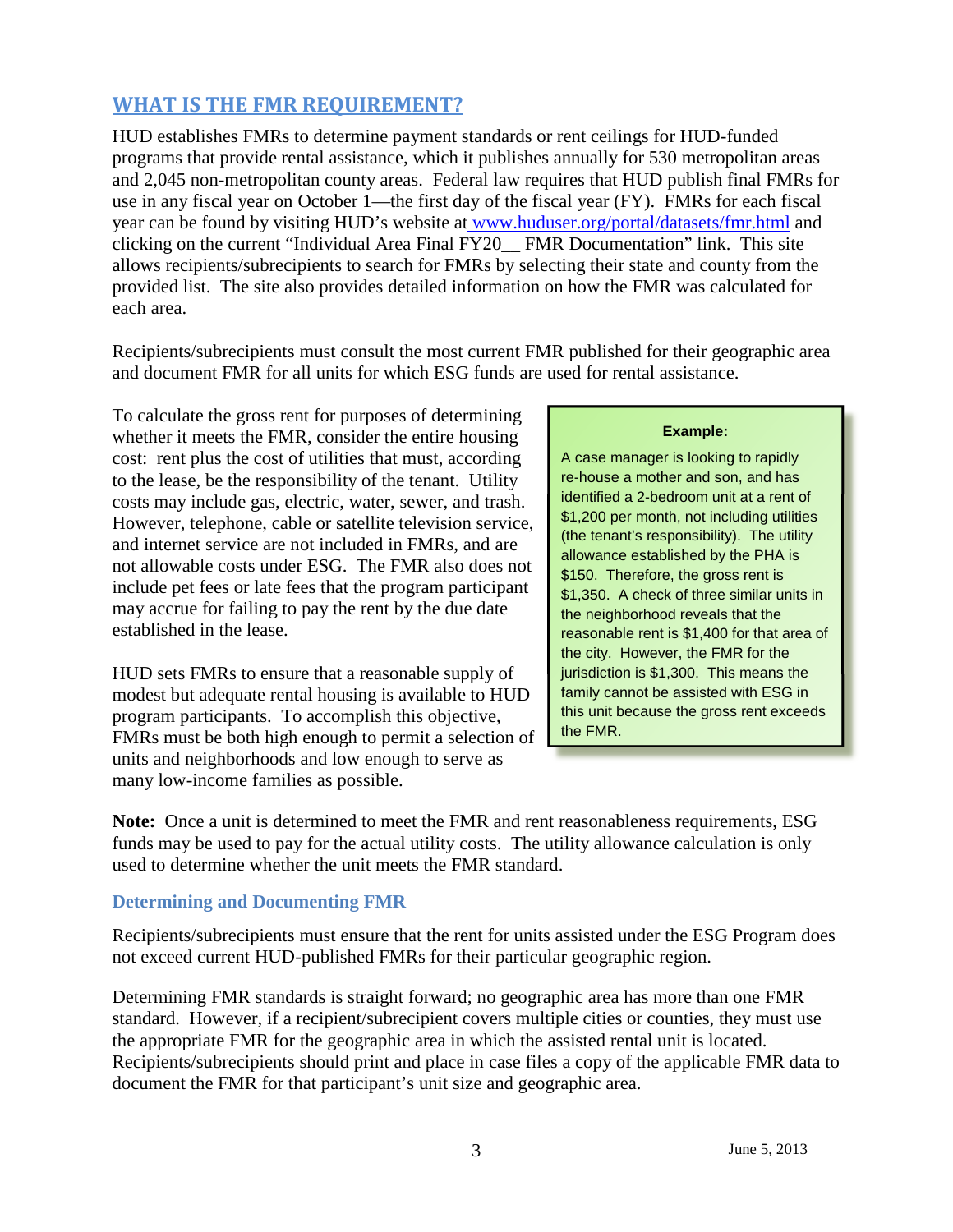## **WHAT IS THE RENT REASONABLENESS REQUIREMENT?**

HUD's rent reasonableness standard is designed to ensure that rents being paid are reasonable in relation to rents being charged for comparable unassisted units in the same market. Methods of determining and documenting rent reasonableness are described in the section below. For units within the FMR limit, if a rent reasonableness determination supports a **lower** rent than the advertised rent, then ESG funds may not be used to rent the unit (unless the landlord is willing to lower the rent). However, as with FMR, ESG funds could be used to assist the program participant to move to a different unit that meets both the FMR and rent reasonableness standards. If the rent reasonableness determination supports the advertised rent (and is within the FMR limit), rental assistance with ESG funds may be provided for the unit, as long as all other program requirements are met.

## **Determining and Documenting Rent Reasonableness**

Recipients are responsible for determining what documentation is required in order to ensure the rent reasonableness standard is met. Recipients and subrecipients should determine rent reasonableness by considering the location, quality, size, type, and age of the unit, and any amenities, maintenance, and utilities to be provided by the owner. Comparable rents can be

checked by using a market study of rents charged for units **Caution** of different sizes in different locations or by reviewing advertisements for comparable rental units. For example, a **Comparable rents vary over time with**<br>narticipant's case file might include the unit's rent and<br>market changes, so it is important to participant's case file might include the unit's rent and<br>description, a printout of three comparable units' rents, and<br>evidence that these comparison units shared the same<br>for each prospective unit. features (location, size, amenities, quality, etc.). Another acceptable method of documentation is written verification

signed by the property owner or management company, on letterhead, affirming that the rent for a unit assisted with ESG funds is comparable to current rents charged for similar unassisted units managed by the same owner.

Recipients must establish their own written policies and procedures for documenting comparable rents and ensure that they are followed when documenting rent reasonableness in the case file. A recipient may require all subrecipients to use a specific form or a particular data source. Use of a single form to collect data on rents for units of different sizes and locations will make the data collection process uniform. A sample "Rent Reasonableness Checklist and Certification" form is available at:

[www.hud.gov/offices/cpd/affordablehousing/library/forms/rentreasonablechecklist.doc](http://www.hud.gov/offices/cpd/affordablehousing/library/forms/rentreasonablechecklist.doc)

**Note:** This sample form is used across different housing programs.

Before conducting its own study of rent levels in its community, a recipient/subrecipient should consult existing sources of rental housing data that can be used to establish comparable rents. The section below describes some different sources of information on rental units to help recipients and subrecipients meet rent reasonableness requirements. Each recipient must determine which approach is appropriate for its jurisdiction, given the size of its program, other housing programs it administers, local staff capacity, and other resources available within the community.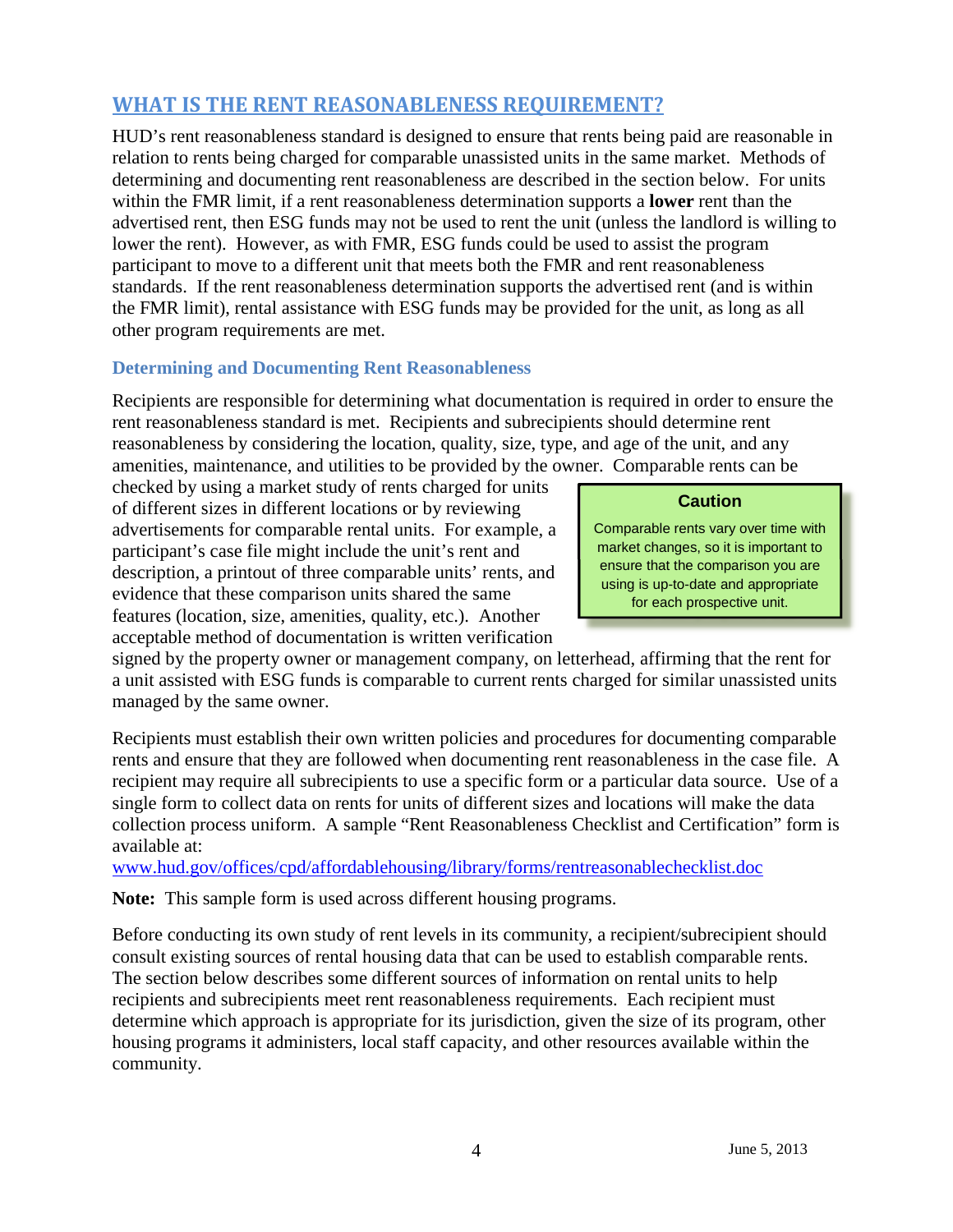## **Rental Housing Data Sources**

**Public sources of data:** There may be organizations within the recipient's jurisdiction that collect and aggregate data on the rental housing stock, such as a state or local Public Housing Agency (PHA) or the local Chamber of Commerce.

**Real estate advertisements and contacts:** Ads in newspapers or online are simple ways to identify comparable rents. The following are potential sources of information:

- Newspaper ads (including internet versions of newspaper ads);
- 
- 
- grocery stores, laundromats, churches, and<br>social service offices:<br>Newspaper and internet listings often con
- 
- 
- [www.apartmentguide.com](http://www.apartmentguide.com/) www.apartments.com www.apartments.com bathrooms. amenities), and then do [www.forrentmag.com](http://www.forrentmag.com/) between these factors. www.move.com/apartments/main.aspx

• Weekly or monthly neighborhood or "shopper"<br>
Tip: Real estate ads and contacts might not<br>
• "For Rent" signs in windows or on lawns;<br>
• Bulletin boards in community locations, such as<br>
In such instances, a follow-up call Newspaper and internet listings often contain Real estate agents;<br>
Property management companies that handle<br>
when there is variation among units with the • Property management companies that handle<br>
rental property; and<br>
Rental Listing websites like:<br>
Rental Listing websites like:<br>
ame number of bedrooms. The recipient<br>
should follow up to determine what causes<br>
the rents t bathrooms, amenities), and then document

**Rental market study:** A rental market study is an in-depth analysis of a particular rental market that is often prepared by independent organizations for specific communities. Commercial firms will frequently conduct these studies before developing rental housing in a particular location. They can provide a good source of data to use as the basis of a rent reasonableness policy.

However, some rental market studies may be narrowly focused on a particular type of rental housing (such as **Tip:** When using either a market study or a housing for seniors or rental condominiums) and housing for seniors or rental condominiums) and<br>might be useful only for certain housing units assisted<br>with ESG funds.<br>with ESG funds.

**Rental market survey:** A rental market survey<br>provides a comparison of various landlords and<br>property management companies in the area. Some<br>other amenities are included in the rent. local governments conduct surveys to assist with planning activities. Additionally, local associations of

rental owners and managers may survey their members periodically and publish the results. Many of these surveys report average rents and/or rent ranges by the number of bedrooms and submarket location. However, such surveys frequently do not contain the detailed information required for rent reasonableness comparisons, such as amenities (free parking, laundry, etc.) or additional fees that must be paid. Rental market surveys are designed to show the overall picture of the rental market and may not be useful in evaluating the rent for a particular unit type.

**Rental database:** For HPRP, some grantees found it useful to build their own rental database in order to perform more efficient searches for comparable rents. Building a rental database allows the majority of work to be completed on the front end, which increases the efficiency of making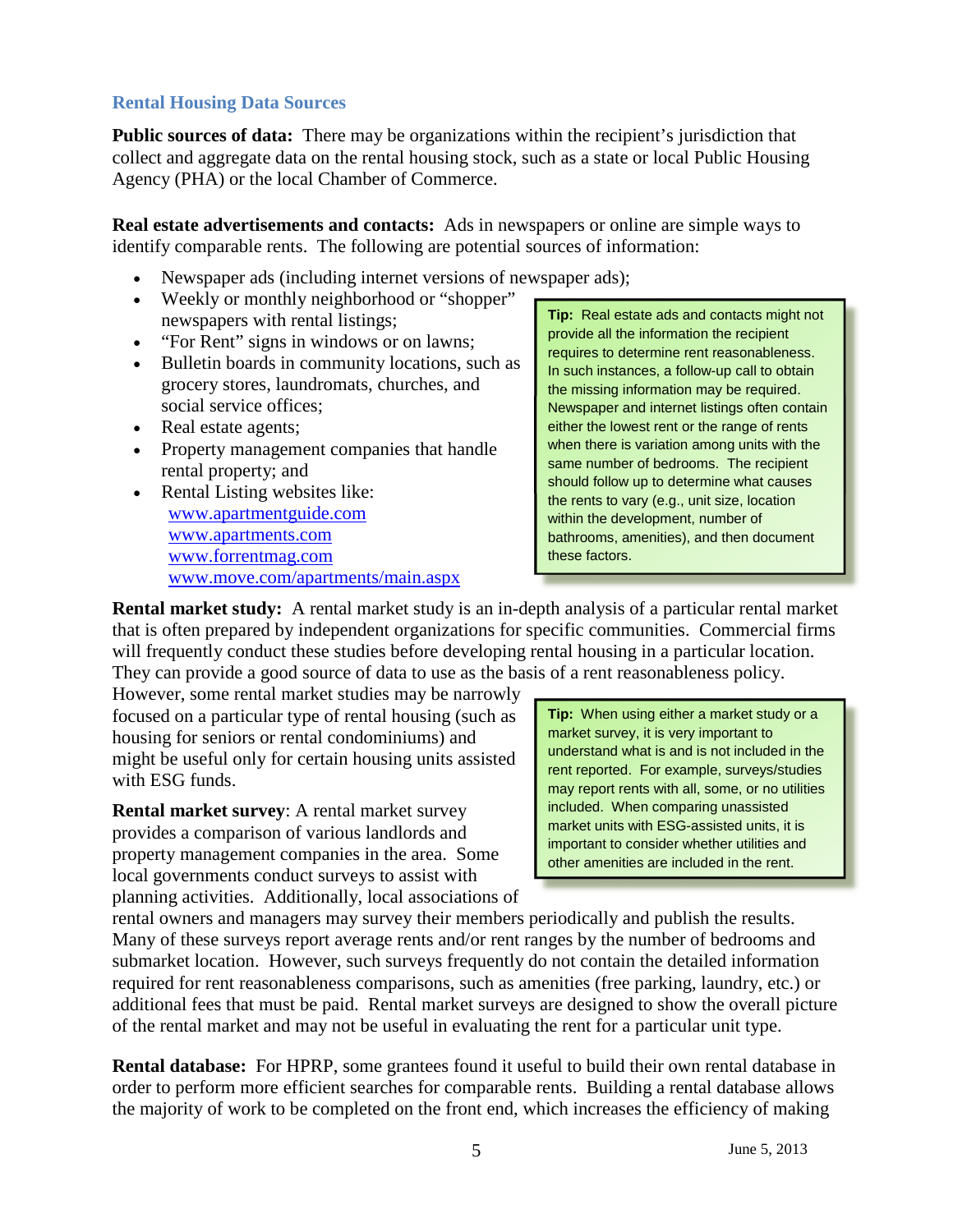rent reasonableness determinations and allows assistance to be provided more quickly. However, there are serious resource issues to consider for this option, including updating the data and maintaining the database, which can be labor-intensive and costly. If choosing this option, ESG recipients in close proximity to one another may choose to collaborate on a regional database.

## *Rural Housing Data Sources*

While there may be fewer rental units in rural areas than in urban and suburban areas, it is possible to find comparable rents for different unit types located in these areas using various data sources, including:

- **U.S. Department of Agriculture's Rural Development Agency (USDA):** USDA provides direct and guaranteed loans for single and multi-family housing development in rural areas and for farm laborers. Contact information for Rural Development State and Local Offices or USDA Service Centers is available at [www.rurdev.usda.gov/recd\\_map.html.](http://www.rurdev.usda.gov/recd_map.html) Each Rural Development Office, if it has a Rural Housing component, should provide information on the types of rental housing available in communities throughout the state, and include unit sizes and rental rates.
- **PHAs:** If a rural community is also under the jurisdiction of a PHA, the PHA may be a source of comparable rent data.
- **Real estate agents:** Local real estate agents are not only knowledgeable about real estate prices but often are a source of information on rental housing in the area. They may be able to extrapolate rent estimates based on the general cost of housing in the area. To find real estate agents active in particular communities, recipients can consult the National Association of Realtors on the web at [www.realtor.org](http://www.realtor.org/). For demographic information on the housing stock, market trends, etc., recipients should access [www.realtor.org/research](http://www.realtor.org/research).

## **COMPONENTS OF AN EFFECTIVE POLICY**

For monitoring purposes, HUD will determine whether the recipient/subrecipient developed a written policy and followed that policy to determine and document that:

- 1. The rent was reasonable; **and**
- 2. The rent was within the established FMR limit.

The basis for the determination must be supported by the evidence documented in the case file. Therefore, adequate documentation will enable a supervisor or other entity charged with monitoring the program to readily identify the factors and process that resulted in the determination that each unit met HUD requirements.

Recipients'/subrecipients' policies and procedures must be transparent and consistently applied across their program, and result in decisions that comply with HUD requirements. At a minimum, an effective policy includes a methodology, documentation requirements, staffing assignments, and strategies for addressing special circumstances.

This means that policies and procedures should provide step-by-step guidance on making comparisons between the program participant's rent, the FMR, and the rent reasonableness standards for comparable units in that community. This includes the documentation to be included in each case file, such as forms and/or case notes from the staff making the